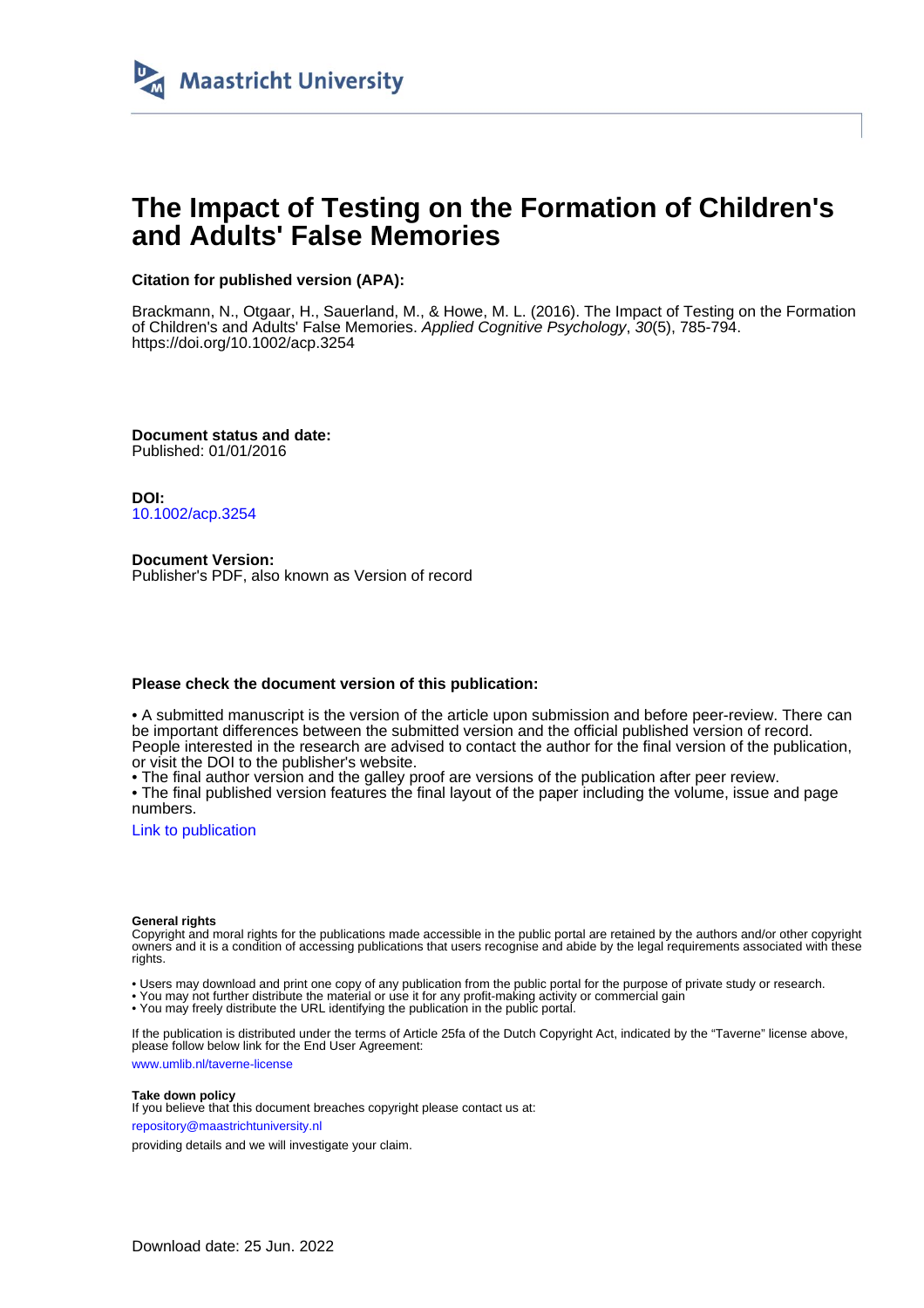# The Impact of Testing on the Formation of Children's and Adults' False Memories

# NATHALIE BRACKMANN $^{1,2}$ \*, HENRY OTGAAR<sup>1</sup>, MELANIE SAUERLAND<sup>1</sup> and MARK L. HOWF<sup>1,3</sup>

<sup>1</sup>Section Forensic Psychology, Department of Clinical Psychological Science, Faculty of Psychology and Neuroscience, Maastricht University, the Netherlands

<sup>2</sup>Department of Psychology, Gothenburg University, Sweden

<sup>3</sup>Department of Psychology, City University London, UK

Summary: Witnesses are frequently questioned immediately following a crime. The effects of such testing on false recall are inconclusive: Testing may inoculate against subsequent misinformation or enhance false memory formation. We examined whether different types of processing can account for these discrepancies. Drawing from Fuzzy-trace and Associative-activation theories, immediate questions that trigger the processing of the global understanding of the event can heighten false memory rates. However, questions that trigger the processing of specific details can inoculate memories against subsequent misinformation. These effects were hypothesized to be more pronounced in children than in adults. Seven/eight-, 11/12-, 14/15-year-olds, and adults  $(N = 220)$  saw a mock-theft film and were tested immediately with meaning or item-specific questions. Test results on the succeeding day replicated classic misinformation and testing effects, although our processing hypothesis was not supported. Only adults who received meaning questions benefited from immediate testing and, across all ages, testing led to retrieval-enhanced suggestibility. © 2016 The Authors. Applied Cognitive Psychology Published by John Wiley & Sons, Ltd.

Witnesses to a crime frequently recall their experiences numerous times. They may immediately talk about the event to other witnesses or to the emergency staff arriving at the crime scene, may be interviewed by investigators later, and may be asked to tell their story in court several years later. To assess the reliability of witnesses' recollections, it is essential to examine whether such repeated interviews strengthen or distort memory traces. The current experiment addressed the issue of immediate testing and its influence on the development of erroneous recollections.

What we know about repeated interviewing is based largely on empirical studies that investigate how testing affects long-term memory performance. Immediate testing has been found to enhance memory retrieval on subsequent memory tasks compared to mere repeated learning of the to-be-remembered material (see Roediger & Karpicke, 2006, for a review). For example, children who answered multiple-choice and free recall questions after a lesson achieved higher correct recall scores on a later test than children who used the same time to restudy the material (Roediger & Butler, 2011). Furthermore, in the field of eyewitness interviewing, the immediate completion of the structured Self-Administered Interview (SAI) yielded more correct information than free recall or no initial retrieval on an interview one week later (Hope, Gabbert, Fisher, & Jamieson, 2014; Krix, Sauerland, Gabbert, & Hope, 2014). Thus, immediate testing seems to enhance the retention of correct information, and, consequently, yields a beneficial testing effect.

Intriguingly, the impact of testing on incorrect (as opposed to correct) recall has only recently become a subject of interest, and the results so far are inconclusive (e.g., LaPaglia, 2013). Recollections may be tainted by memory distortion

\* Correspondence to: Nathalie Brackmann, Section Forensic Psychology, Department of Clinical Psychological Science, Faculty of Psychology and Neuroscience, Maastricht University, PO Box 616, 6200 MD, Maastricht, the Netherlands.

processes that lead to erroneous statements. Much of the research on such *false memories*<sup>1</sup> has concentrated on the formation of memory illusions triggered by the presentation of erroneous or misleading information (also referred to as misinformation) without directly examining the effect of testing as a moderating variable. An increase in incorrect recall or recognition for items that were misled compared to non-misled control items has been dubbed the misinformation effect. A standard procedure used to induce such erroneous recollections is the misinformation paradigm. Here, participants first see a stimulus event (e.g., a video of an armed robbery; Van Bergen, Horselenberg, Merckelbach, Jelicic, & Beckers, 2010), are then misinformed about items depicted in the event (e.g., an incorrect number of people present in the video), and are subsequently asked what they remember (see Loftus, 2005, for a review). Furthermore, the misinformation effect is more pronounced in younger children compared to older children and adults (see Bruck & Ceci, 1999, for a review).

Memory research has suggested that testing might not only positively affect correct recall but also protect against the production of false memories. Researchers argue that taking a test strengthens the memory trace for a specific event, which in turn reduces the impact of forgetting and external misinformation (e.g., Chan, Thomas, & Bulevich, 2009). In support of the protective value of testing, studies have frequently found an *inoculation effect* against misinformation (e.g., Pansky & Tenenboim, 2011; Wang, Paterson, & Kemp, 2014). In one of these studies, participants filled out the SAI immediately after seeing a video of a robbery (Gabbert, Hope, Fisher, & Jamieson, 2012, Experiment 1). One week later, misinformation was introduced via a mock report on a news homepage. On a final free-recall test, the SAI group demonstrated significantly higher correct recall rates and were less affected by the negative effects of

 $1$  Please note that we use the term *false memories* to refer to false recollec-

tions of entire events as well as recollections of erroneous details.

E-mail: n.brackmann@maastrichtuniversity.nl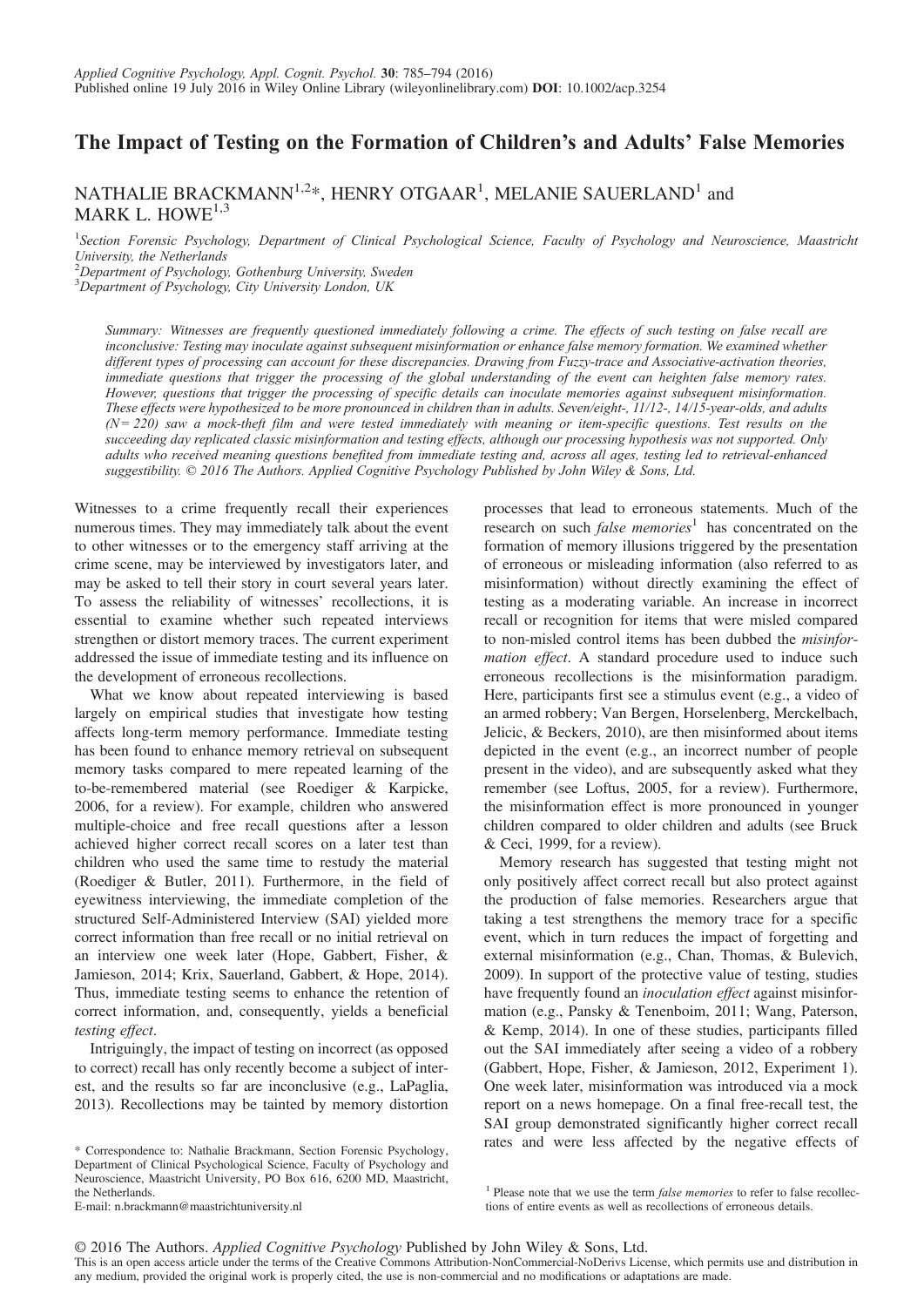misinformation compared to a control group that did not fill out the SAI prior to the misinformation.

Although these findings seem to show that testing may guard against the production of false memories, other studies have challenged this conclusion. That is, recent studies have demonstrated elevated false memory rates after taking a test (e.g., Chan & Langley, 2011; Chan & LaPaglia, 2011; Gordon & Thomas, 2014; Wilford, Chan, & Tuhn, 2014). This effect, labeled retrieval-enhanced suggestibility (Chan et al., 2009), may be related to two underlying mechanisms: a focus on the misinformed items or the overwriting of the original memory trace because of testing. The former mechanism represents a preference for the newly stored (erroneous) information, while the latter causes the previously stored (correct) information to become inaccessible. Both processes disturb the reconsolidation of the original event and lead to higher false memory rates following the introduction of misinformation (Chan & Langley, 2011). In one of the studies that demonstrated retrieval-enhanced suggestibility, even the use of the Cognitive Interview (CI) increased the susceptibility to misinformation considerably (LaPaglia, Wilford, Rivard, Chan, & Fisher, 2014). Specifically, LaPaglia and colleagues' participants completed either the CI, a free-recall test, or a distractor task after seeing the video of a theft. After all participants had seen a distractor video, they listened to a summary of the theft that included misinformation. Correct recall rates were highest in the CI group, but so too were false memory rates. The authors suggest that the initial retrieval of information using the CI might have heightened participants' awareness of memory strengths and weaknesses. While listening to the post-event summary, this awareness has supposedly let to a focus on the conflicting information or information that filled in knowledge gabs and therefore promoted the acceptance of erroneous post-event information. These results are important because the CI is a generally accepted structured interview instrument that enhances correct recall without undermining overall accuracy (Memon, Meissner, & Fraser, 2010). Although it is known that the CI is accompanied by small increases in incorrect recall (Memon et al., 2010), its aggravating effect on the proneness to subsequent misinformation is new.

One way to resolve these contrasting findings (inoculation vs. retrieval-enhanced suggestibility) is to consider the methodological details in those studies. These include delay between the event and testing (Pansky, 2012) or the introduction of misinformation (Chan & LaPaglia, 2011), recall type (cued recall vs. free recall; Wang et al., 2014), form of misinformation (questions vs. narratives; LaPaglia & Chan, 2013), and contextual embedding of misinformation (LaPaglia, 2013). One factor that has rarely been examined is how information (i.e., the type of processing) is retrieved in the testing phase (but see Pansky & Tenenboim, 2011).

According to Fuzzy-Trace Theory (FTT, Brainerd, Reyna, & Ceci, 2008) and Associative-Activation Theory (AAT, Howe, Wimmer, Gagnon, & Plumpton, 2009; Otgaar, Howe, Peters, Smeets, & Moritz, 2014), different types of processing are directly linked to the formation of false memories. FTT postulates that when witnessing an event, at least two memory traces are stored in parallel. One trace captures the underlying meaning and understanding of an event, the gist information, and the other trace stores item-specific details, the verbatim information. For instance, when witnessing a robbery, the gist trace captures that a weapon was involved while the verbatim trace stores what kind of weapon (a black object out of which bullets were shot, accompanied with noise). According to FTT, false memories are caused by a reliance on gist traces when retrieval of verbatim traces is not possible. Similarly, in AAT, both item-specific and relational (meaning) information is stored following an event, although both are stored in a single integrated memory trace. AAT links the production of false memories to an automatic activation of neighboring information in one's knowledge base. Thus, being confronted with a pistol simultaneously activates knowledge about other weapons. If relational information swamps item-specific information in memory and during retrieval, then memory illusions can prevail on tests of recall and recognition. According to both theories, the witness might erroneously infer that a knife was the weapon used in the robbery. Although earlier research has mainly focused on the formation of spontaneous false memories (see Brainerd et al., 2008 for an overview), newer studies also link AAT and FTT to misinformation induced false memories (Otgaar, Howe, Brackmann, & Smeets, 2016).

Pansky and Tenenboim (2011) reasoned that only immediate testing on the item-specific (verbatim) and not on the relational or meaning (gist) level protects against misinformation while simultaneously heightening correct recall. In their study, adult participants first viewed a slide show depicting a normal day of a student. Subsequently, half of the participants had to answer one cued question that needed a one-word response (e.g., What did Inbal drink at the neighborhood pub?), while the other half of participants received a follow-up question to further specify the previous answer in a two-word response (i.e., What kind of wine?). The oneword response was supposed to reflect meaning processing and the two-word response item-specific processing.<sup>2</sup> After a delay of two days, participants received misinformation embedded in questions and then completed a final cued recall test on the item-specific processing level. False memory rates for the misinformed items that were tested with the two-word response approach were comparable to those obtained for the non-misinformed items. For the misinformed items that were tested with the one-word response approach, the false memory rates were significantly higher than for the non-misinformed items. Accordingly, only immediate item-specific questioning (two-word response approach) and not meaning questioning (one-word response approach) yielded an inoculation effect against misinformation.

Drawing from both practical and theoretical considerations, we extended Pansky and Tenenboim's (2011) approach in the current experiment. More specifically, we examined the effect of meaning versus item-specific testing on the susceptibility to misinformation from a developmental angle.

 $2$  Note that Pansky and Tenenboim (2011) used the terms verbatim and gist level to differentiate between their groups. To be consistent throughout the document, we refer to item-specific and meaning level, respectively. This is in line with the definition put forward by Hunt and Einstein (1981).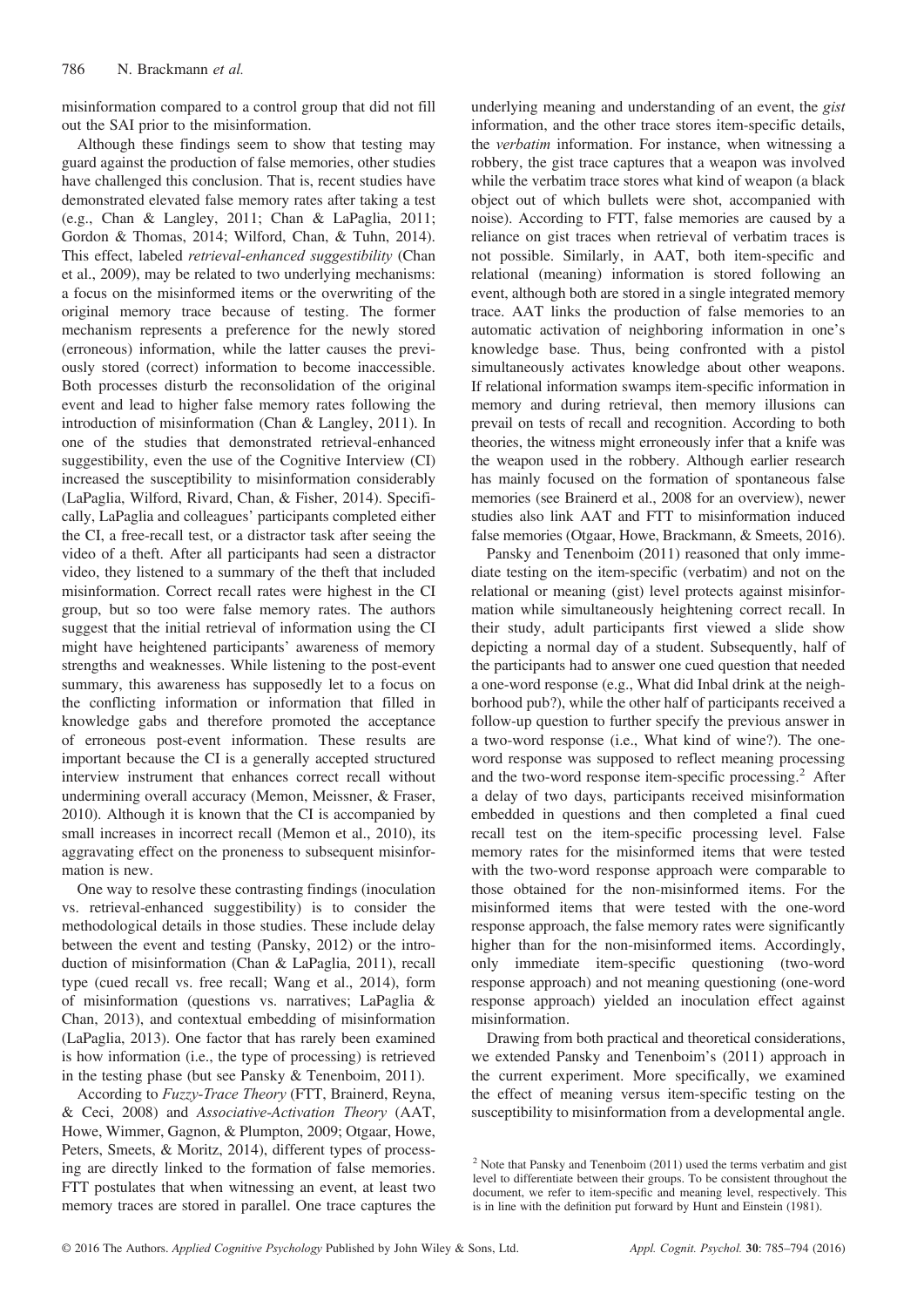Children and adolescents may witness a crime and, like adults, be confronted with immediate questions about the witnessed event. Moreover, both AAT and FTT predict developmental changes in false memory rates. In FTT (see Brainerd & Reyna, 2004, for a review), the ability to extract the underlying meaning of an event (gist) develops more slowly with age compared to the ability to capture the item-specific (verbatim) details of an experience. In AAT (see Howe et al., 2009; Otgaar et al., 2014), children make fewer meaning-based inferences because their knowledge base (e.g., associative networks, script knowledge) is less developed than that of older children or adults. Thus, younger children have a less developed understanding of typical connections than adults and false memories that are because of reliance on understanding the meaning (gist) of an event increase with age.

Because of the importance of these developmental changes in memory illusions, we included children, adolescents, and adults in the current study. We triggered meaning or item-specific processing via immediate testing on several items after participants saw a video of a theft. Although all participants answered the same general questions, these questions were either followed by a question focussing on the underlying meaning (meaning group) or by a question focussing on specific details (item-specific group). On a subsequent testing day, we introduced misinformation for some items using a fictitious eyewitness account that summarized the video. Finally, all participants answered memory questions to assess memory for the original event.

We expected to replicate the classic misinformation effect with higher false memory rates for misinformed than for non-misinformed items and that this effect would be more pronounced in children than in adults. Drawing from findings concerning test effects in the absence of misinformation, we expected better memory performance for items that were tested compared to those that were untested. This effect should be present across all age groups and for both types of processing (meaning vs. item-specific). Given that findings of the inoculation effect stand in stark contrast to the findings of retrieval-enhanced suggestibility, the anticipated effect of immediate testing for misinformation items was non-directional and analyses were conducted in a purely exploratory manner.

Further, we hypothesized that meaning versus itemspecific processing might account for the divergent findings in the extant literature such that participants who received meaning questions should be more vulnerable to subsequent misinformation than participants who received item-specific questions. Thus, retrieval-enhanced suggestibility is more likely to occur after immediate questioning at the meaning level while an inoculation effect is more likely after immediate questioning on an item-specific level. Although the ability to extract meaning and item-specific information undergoes considerable developmental improvements, the former development is more protracted than the latter (Bjorklund, 1987; Brainerd et al., 2008; Howe et al., 2009). Thus, we hypothesized that whereas item-specific testing should be beneficial for all ages (inoculation effect), meaning testing should affect younger children more than older children, adolescents, and adults increasing their

retrieval-enhanced suggestibility. This is based on both AAT and FTT predicting that false memories are more likely to occur when meaning-based information is relied upon instead of item-specific information. Furthermore, according to the tenets of AAT and FTT, an age-related increase exists in the ability to spontaneously extract the meaning (gist) information of an event. Forced processing at the meaning level through testing may enable younger children to better extract relational information and this may have the negative consequence of heightening false memory rates.

## METHOD

#### Participants

Two-hundred-and-twenty participants took part in the experiment. Specifically, 59 7/8-year-olds  $(M_{\text{age}} = 7.78,$  $SD = 0.62$ ), 57 11/12-year-olds  $(M_{age} = 11.94, SD = 0.84)$ , 53 14/15-year-olds ( $M_{age} = 14.96$ ,  $SD = 0.62$ ), and 51 adults  $(M_{\text{age}} = 22.32, SD = 1.99)$  were tested in their native language. Child and adolescent participants were recruited from elementary schools and high schools in the Netherlands and Germany. Consent of the school principals and parents were obtained prior to testing. Adult participants were university students, who received course credit or a 7.50€ voucher for their participation and gave their informed consent prior to participation. The study was approved by the standing ethical committee of the Faculty.

#### Materials

#### Video

The 6:36-min version A of the video developed by Takarangi, Parker, and Garry (2006), which depicts a theft, was used as the stimulus film. It shows an electrician wandering around a house repairing electrical objects and using or stealing belongings from the owner. The video includes eight critical items which have been shown to reliably elicit a misinformation effect when erroneous information was introduced after the video.

#### Immediate questions

The immediate testing phase consisted of paired questions on nine items shown in the film. All participants answered the same general what-questions (e.g., 'What did Eric wear?'). The follow-up questions were either on a meaning or item-specific level. To elicit a meaning response, participants received a subsequent question asking for what the item mentioned in the first question is used for ('Why do people wear trousers?'; see Appendix A online<sup>3</sup> for a complete list of questions for the meaning testing group). Alternatively, to elicit an item-specific response, participants received a subsequent question asking what kind of item was mentioned in the first question ('What kind of trousers did Eric wear?'; see Appendix B online for a complete list of questions for the item-specific testing group). A two-alternative forced choice answer format was offered for the general what-questions as well as the follow-up

<sup>3</sup> All appendices can be viewed online in the Supporting Information.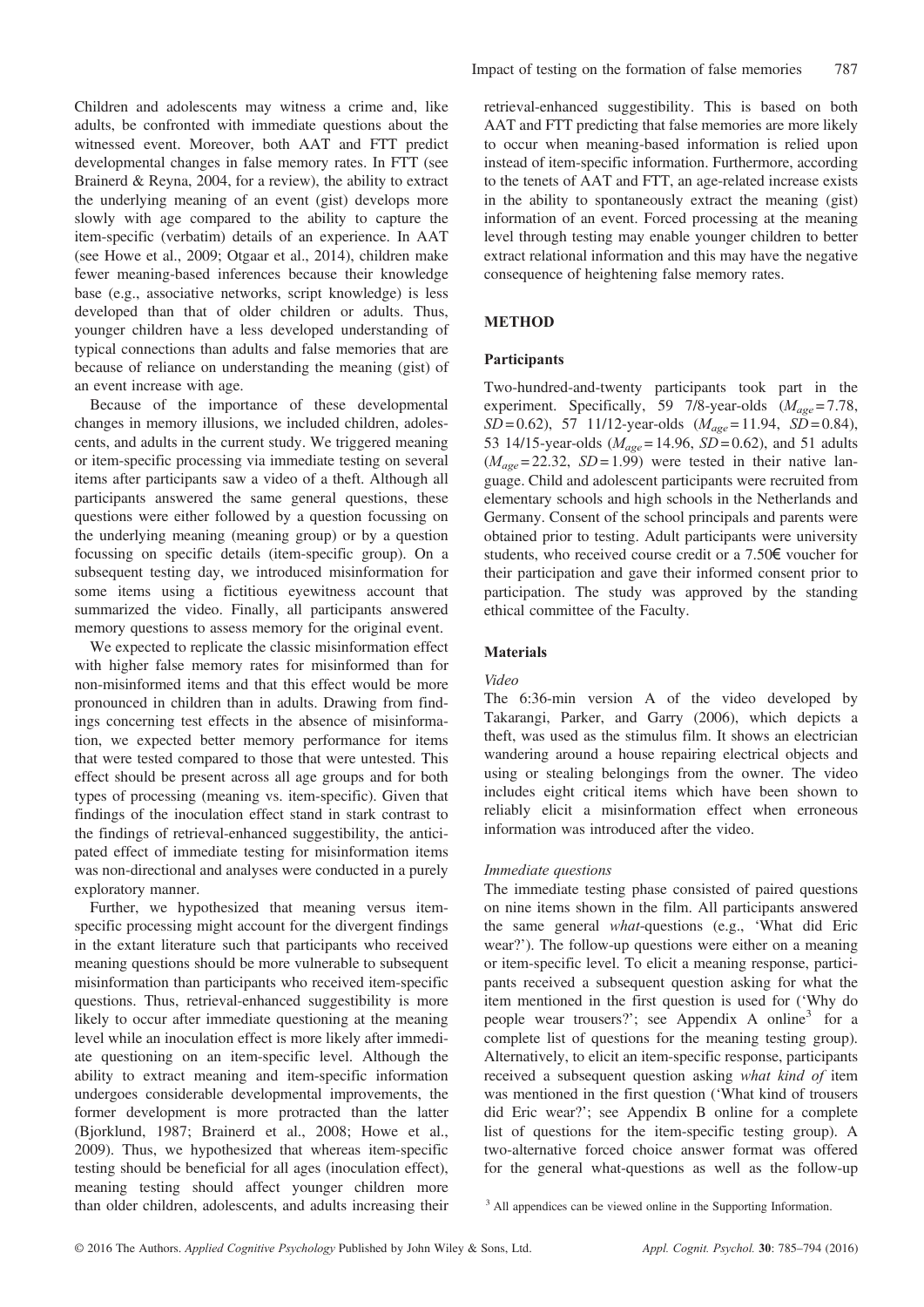questions to ensure processing comparability across conditions. Therefore, all participants received the same questions and answers for the general question and a follow-up question that was tailored to the previously given answer. Whether option  $a$  or  $b$  was correct was selected randomly and was the same for every participant (see Appendix C online for the answer key for the immediate questions). The order of the paired questions was randomized per participant.

The questions were developed based on the questionnaire used by Takarangi et al. (2006). All participants received the same general questions. A two-alternative answer format was chosen to avoid floor-effects and to ensure processing on the group-specific level. We used a theory-driven approach that relied on assumptions derived from AAT and FTT to construct the group-specific follow-up questions. To assess the semantic knowledge and to trigger processing on the meaning level, we added a follow-up question that requested a meaning-based explanation to the first answer. The item-specific questions were posed in a comparable manner to the study of Pansky and Tenenboim (2011) in the sense that the subsequent follow-up question prompted a more specific answer to the first question. To assess concrete event-specific knowledge and to trigger processing on the item-specific level, we added a follow-up question that requested an explanation in more detail. All participants received paired questions—the same general question and a follow-up question on either a meaning or an item-specific level—independent of group allocation.

#### Misinformation

A 3:55-min eyewitness account of a female person describing the thief's activities was played aloud to introduce misinformation. The written narrative used by Takarangi et al. (2006) was translated into German and Dutch and minor details were adjusted to resemble an eyewitness statement. A full verbatim transcript can be obtained from the first author upon request. The auditory summary contained misinformation about eight items (see Appendix C online for a specification of misinformed items). Half of these items had been previously tested in the immediate question phase on either the meaning or item-specific level (see Figure 1 for a visualization of the design and procedure). The column labeled misinformation gives an overview of the composition of the items, which depends on their former reference (column immediate testing and type of processing).

#### Final memory test

The final memory test consisted of the same 18 questions for all participants (see Appendix D online). The questions were posed in the more specific what kind of item-specific format with two-alternative forced choice answer options. Eight questions referred to the misled items from the eyewitness account (see Figure 1). Four of these misinformed items had been previously tested in the immediate testing phase. The other 10 items were neutral and served as control items. Five of these non-misinformed items were previously tested in the immediate testing phase. Appendix C (online) gives an overview of the answer key for the final memory test, whether the item has been tested during immediate questions or not, and if it was erroneously depicted within the eyewitness account (misinformation manipulation).

#### Design

The experiment used a 4 (Age: 7/8 vs. 11/12 vs. 14/15 years vs. adults)  $\times$  2 (Type of Processing: meaning vs. item-specific testing)  $\times$  2 (Immediate Testing: tested vs. untested)  $\times$  2



Figure 1. Overview of the design and procedure. Age and type of processing were between-subjects variables. Half of the participants of each age group were tested with meaning questions while the other half received item-specific questions after viewing the target video on day 1. The factors immediate testing and misinformation were manipulated within subjects and refer to the immediate questions on day 1 and the misinformation via the eyewitness account on day 2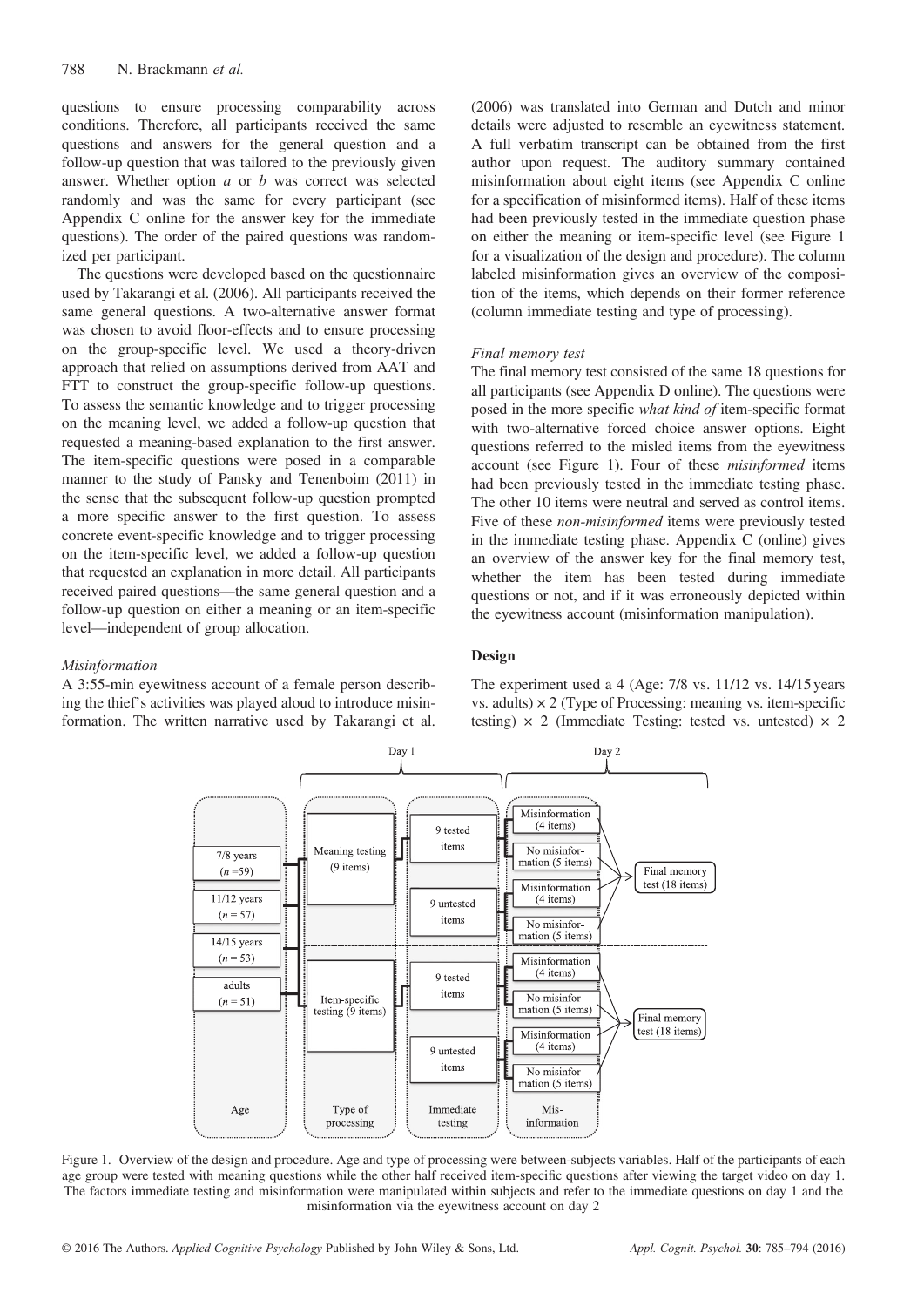| Age           | Type of processing | Tested items   |           |                   |           | Untested items |      |                   |      |
|---------------|--------------------|----------------|-----------|-------------------|-----------|----------------|------|-------------------|------|
|               |                    | Misinformation |           | No misinformation |           | Misinformation |      | No misinformation |      |
|               |                    | M              | <i>SD</i> | М                 | <i>SD</i> | M              | SD   | M                 | SD   |
| 7/8           | Meaning            | 0.43           | 0.20      | 0.19              | 0.16      | 0.56           | 0.22 | 0.39              | 0.24 |
|               | Item               | 0.59           | 0.29      | 0.14              | 0.18      | 0.53           | 0.17 | 0.37              | 0.20 |
| 11/12         | Meaning            | 0.54           | 0.23      | 0.09              | 0.13      | 0.54           | 0.19 | 0.23              | 0.20 |
|               | Item               | 0.53           | 0.31      | 0.15              | 0.17      | 0.50           | 0.23 | 0.30              | 0.17 |
| 14/15         | Meaning            | 0.49           | 0.33      | 0.03              | 0.07      | 0.52           | 0.20 | 0.25              | 0.19 |
|               | Item               | 0.43           | 0.30      | 0.04              | 0.08      | 0.38           | 0.20 | 0.26              | 0.18 |
| <b>Adults</b> | Meaning            | 0.20           | 0.22      | 0.05              | 0.12      | 0.26           | 0.23 | 0.23              | 0.20 |
|               | Item               | 0.20           | 0.18      | 0.07              | 0.11      | 0.36           | 0.20 | 0.18              | 0.16 |

Table 1. Mean proportion of incorrect answers in the final memory test as a function of age, type of processing, immediate testing, and misinformation

Note. Mean scores were calculated by dividing the number of incorrect answers by the total number of items per condition and as such can range between 0 (all items were answered correct) and 1 (all items were answered incorrect).

(Misinformation: misinformation vs. no misinformation) mixed factorial design. Age and type of processing served as between-subjects variables while immediate testing and misinformation were manipulated within-subject.

# PROCEDURE

The experiment took place in quiet testing rooms at the university or elementary/high school on two consecutive days. Individual test sessions lasted approximately 15 min. Random group assignment was accomplished by providing scoring sheets that either affiliated the participants with the meaning or the item-specific group. Experimenters had no influence on the group assignment. Roughly half of the participants of each age group were allocated to the different question groups.

On the first day of testing, participants saw the video of the theft. After a short filler-task (Tetris, approximately 3 min), participants were tested on a meaning or itemspecific level. One day later, participants listened to the eyewitness account that contained misinformation. Following a short filler task (Tetris, approximately 3 min), the final memory questions were asked in the same order as piloted by Takarangi et al. (2006). These questions served as a final memory test. They included items that were already questioned on day one as well as new items. On half of these untested and tested items, misinformation was introduced on the second day (see Appendix C online for a detailed description of these items).

# **RESULTS**

We wanted to examine the effects of different types of testing on the vulnerability to misinformation in different age groups. To this end, we computed a 4 (Age: 7/8 vs. 11/12 vs. 14/15 years vs. adults)  $\times$  2 (Type of Processing: meaning vs. item-specific testing)  $\times$  2 (Immediate Testing: tested vs. untested)  $\times$  2 (Misinformation: misinformation vs. no misinformation) mixed measures ANOVA. Four dependent scores computed from the final memory test served as the outcome variables. These concern the proportion of incorrect answers on the tested and untested misinformation and no misinformation items which was used as a proxy measure of false memories.<sup>4</sup> Table 1 gives an overview of the descriptives of the final memory test scores.

## Preliminary analyses

To determine whether our outcomes are because of item characteristics rather than our specific manipulations, we examined whether test scores on the first day affected our final test outcomes independent of our misinformation manipulation. To do this, we first performed an analysis on item difficulty to assess whether items that were misinformed on the second day differed from those items that were non-misinformed prior to the introduction of the misleading eyewitness account during immediate testing on day one. To this end, we conducted a paired sample *t*-test to compare the proportion of correct answers to the immediate questions on day one in misinformed and non-misinformed items. There was no statistically significant difference between misinformed  $(M_{correct} = 0.71,$  $SD = 0.19$ ) and non-misinformed items  $(M_{correct} = 0.68,$  $SD = 0.15$ ) prior to the introduction of misinformation,  $t(219) = 1.86$ ,  $p = 0.064$ ,  $r = 0.12$ . Thus, item difficulty during immediate testing on day one did not differ. Second, we performed a linear regression analysis on the item level. This was performed solely for the misinformed items. The combined final memory scores served as dependent variables. These combined variables differentiate between misinformed and non-misinformed items, but not between tested or untested ones. The mean score of misinformed items on day one served as predictor. No significant effect was found,  $F(1, 218) = 1.85$ ,  $p = 0.176$ ,  $R^2$ =0.008. The score on the misinformed items prior to misinformation on day one did not influence the test score after misinformation on day two. Thus, item difficulty on day one did not account for the final test outcome on day two. Therefore, the misinformation effects we report next were not driven by item difficulty.

<sup>4</sup> Note that slight violations in normality and homoscedasticity were observed. Nevertheless, because of split samples bigger than 20 and a predominance of low scores for the 14/15-year-olds, the model was not found to be invalid.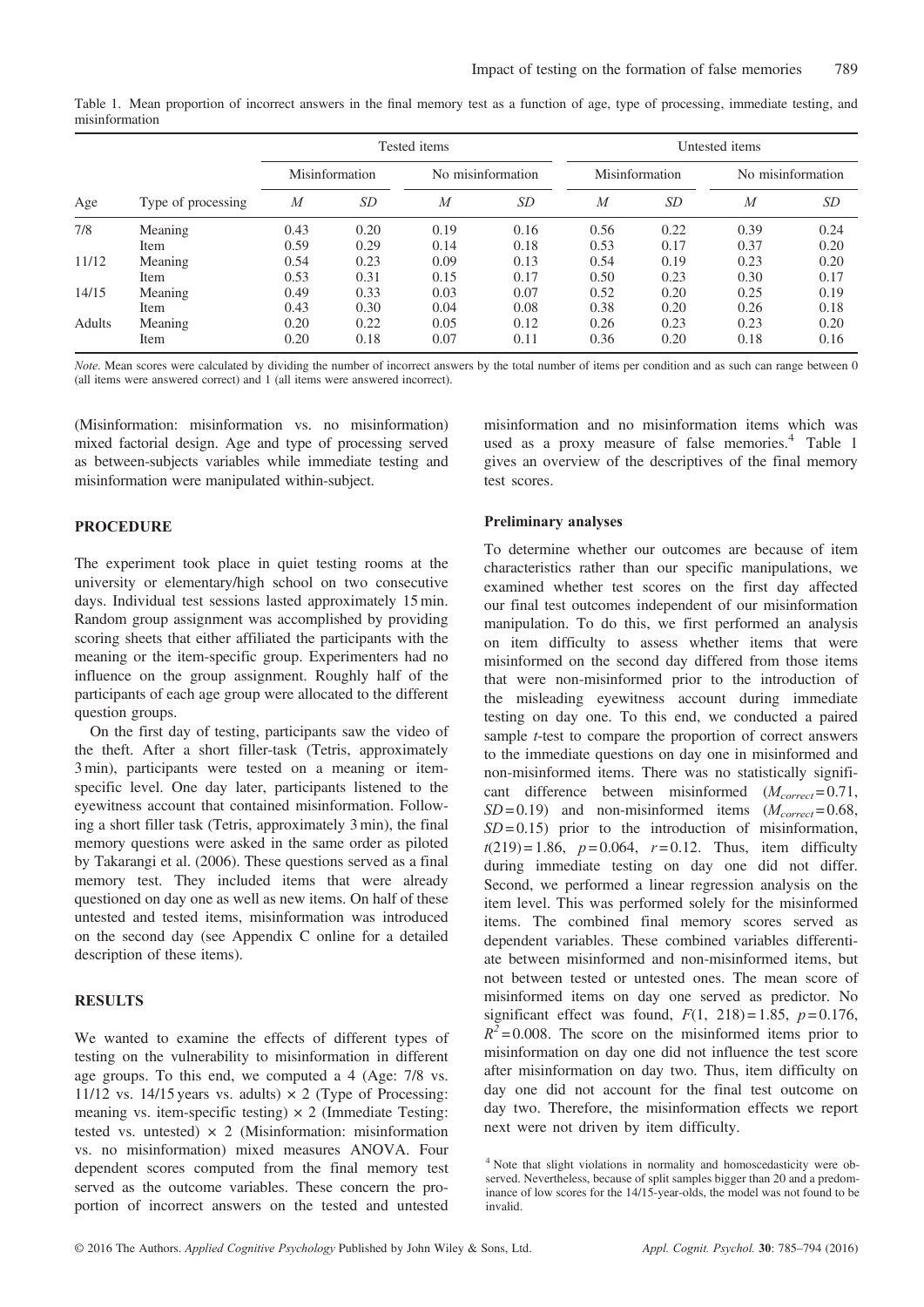|                                                                                    | F      | df | $\boldsymbol{p}$ | $\eta_p^2$ |
|------------------------------------------------------------------------------------|--------|----|------------------|------------|
| Age $\times$ type of processing $\times$ immediate testing $\times$ misinformation | 2.23   | 3  | 0.085            | 0.03       |
| Age $\times$ type of processing $\times$ immediate testing                         | 0.79   |    | 0.500            | 0.01       |
| Age $\times$ type of processing $\times$ misinformation                            | 2.98   |    | 0.032            | 0.04       |
| Age $\times$ immediate testing $\times$ misinformation                             | 2.47   |    | 0.063            | 0.03       |
| Type of processing $\times$ immediate testing $\times$ misinformation              | 0.67   |    | 0.415            | 0.00       |
| $Age \times type$ of processing                                                    | 1.22   |    | 0.305            | 0.02       |
| $Age \times immediate testing$                                                     | 1.62   |    | 0.186            | 0.02       |
| $Age \times misinformation$                                                        | 8.80   |    | < 0.001          | 0.11       |
| Type of processing $\times$ immediate testing                                      | 1.57   |    | 0.211            | 0.01       |
| Type of processing $\times$ misinformation                                         | 0.12   |    | 0.732            | 0.00       |
| Immediate testing $\times$ misinformation                                          | 32.03  |    | < 0.001          | 0.13       |
| Age                                                                                | 37.78  |    | < 0.001          | 0.35       |
| Type of processing                                                                 | 0.05   |    | 0.825            | 0.00       |
| Immediate testing                                                                  | 71.29  |    | < 0.001          | 0.25       |
| Misinformation                                                                     | 270.77 |    | < 0.001          | 0.56       |

Table 2. Results of the four-way mixed measures ANOVA with age and type of processing as between-subject factors and immediate testing and misinformation as within-subject factors

Note. Significant higher-order interactions are discussed in the text using simple interactions and simple main effects.

#### Main analyses

The predicted interaction between age, type of processing, immediate testing, and misinformation was not statistically significant,  $F(3, 212) = 2.23$ ,  $p = 0.085$ ,  $\eta_p^2 = 0.03$ . However, there were statistically significant three- and two-way interactions which qualified the main effects (Table 2). Using simple interactions and simple main effects, we specify the interactive influences on the final memory score below.

#### Misinformation effect

The three-way interaction between age, type of processing, and misinformation was statistically significant,  $F(3, 212)$  $= 2.98$ ,  $p = 0.032$ ,  $\eta_{\rm p}^2 = 0.04$ . All three-way interactions including immediate testing were non-significant. Accordingly, we combined the final memory scores across tested and untested items. Figure 2 shows that the significant Age  $\times$  Type of processing  $\times$  Misinformation interaction may stem from differences in vulnerability to misinformation as a factor of age and type of processing. Specifically, the effect of misinformation versus no misinformation appears to be smaller in adults who were tested in the meaning group compared to all other ages and types of processing. To confirm this impression, we first analyzed the simple Age × Misinformation interaction on each level of type of processing (meaning vs. item-specific testing). The results showed that the simple  $Age \times M$ isinformation interaction was significant in the meaning testing group,  $F(3, 212)$  $= 9.17$ ,  $p < 0.001$ ,  $\eta^2 = 0.12$ , but not in the item-specific testing group,  $F(3, 212) = 2.32$ ,  $p = 0.077$ ,  $p^2 = 0.03$ .

To gain a deeper understanding of the significant Age  $\times$ Misinformation interaction in the meaning testing group, we subsequently looked at the second-order simple effect of misinformation (misinformation vs. no misinformation) on each level of age (7/8 vs. 11/12 vs. 14/15 years vs. adults) in the meaning testing group. This analysis revealed that the contaminating effect of misinformation differed as a function of age. Although the misinformation effect was comparably high in 11/12-year-olds (misinformation:  $M=0.54$ ,  $SD=0.16$ , no misinformation:  $M=0.16$ ,  $SD=0.12$ ),  $F(1, 216)=46.71$ ,  $p < 0.001$ ,  $\eta^2 = 0.15$ , and 14/15-year-olds (misinformation:  $M=0.51$ ,  $SD=0.21$ , no misinformation:  $M=0.22$ ,  $SD = 0.14$ ,  $F(1, 216) = 38.59$ ,  $p < 0.001$ ,  $p^2 = 0.12$ , it was smaller in 7/8-year-olds (misinformation:  $M = 0.49$ ,  $SD = 0.17$ , no misinformation:  $M = 0.29$ ,  $SD = 0.16$ ),  $F(1, 0.15)$ 216) = 14.61,  $p < 0.001$ ,  $\eta^2 = 0.05$ , and non-significant in



Figure 2. Proportion of incorrect answers as a function of age and misinformation for meaning (left graph) and item-specific testing (right graph). Error bars represent 95% confidence intervals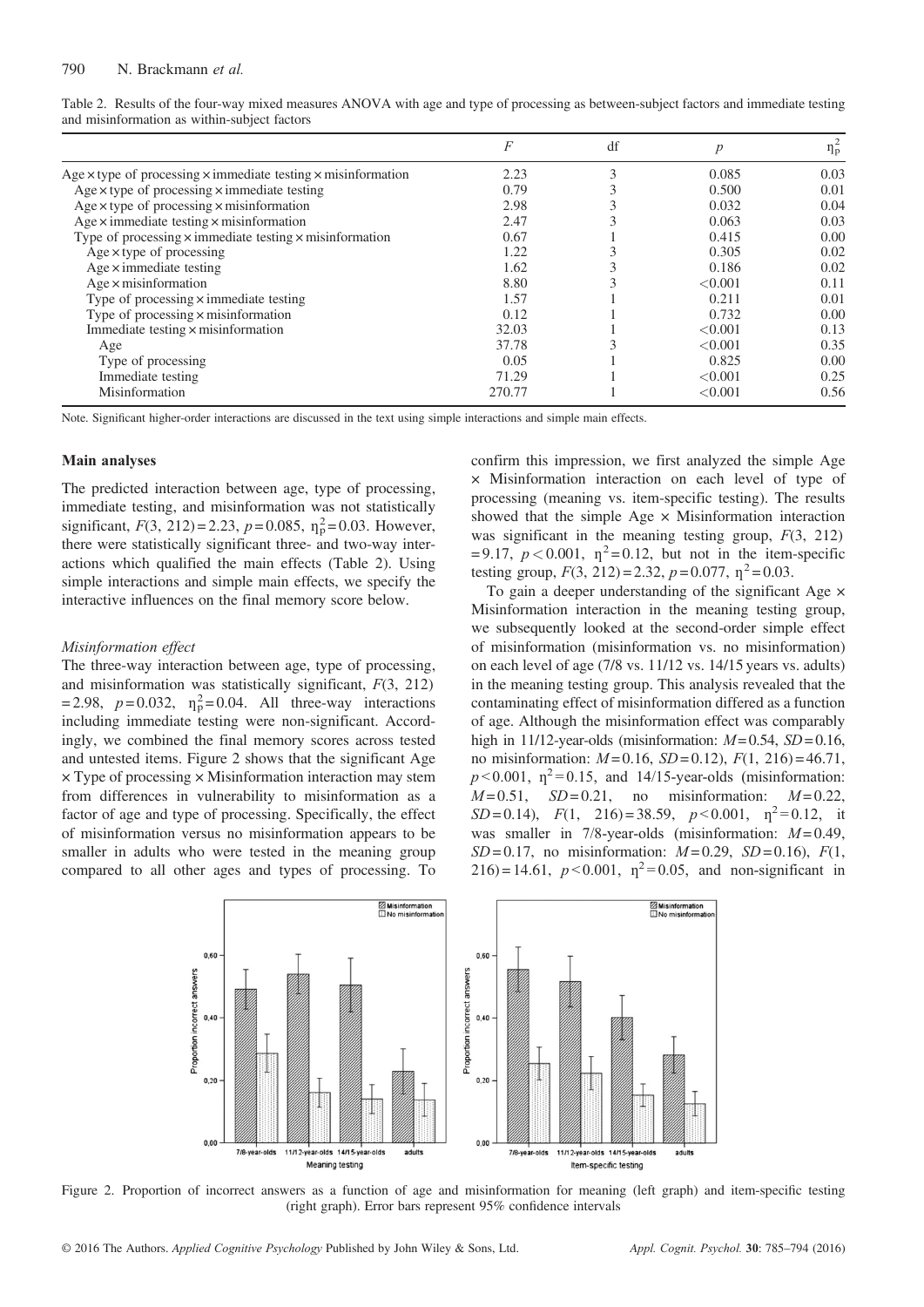

Figure 3. Proportion of incorrect answers as a function of immediate testing and misinformation. Error bars represent 95% confidence intervals

adults (misinformation:  $M = 0.23$ ,  $SD = 0.17$ , no misinformation:  $M=0.14$ ,  $SD=0.12$ ),  $F(1, 216)=2.34$ ,  $p=0.051$ ,  $\eta^2$ =0.01. Consequently, for the meaning tested sample, we found a misinformation effect in children and adolescents, but adults were not statistically affected by misinformation. Note that adults had low rates of incorrect recognition in misinformed as well as non-misinformed items. Even with a more lenient *p*-value criterion, considering  $p = 0.051$  as marginally significant, the effect of the difference between these items would still be considered very low  $\eta^2 = 0.01$ . That is, we only found little support for a misinformation effect in adults. As predicted, the misinformation effect was much stronger in younger than older children and adolescents.

#### Testing effect

Interestingly, we did find a statistically significant two-way interaction in which immediate testing played a role. The two-way interaction between immediate testing and misinformation was significant,  $F(1, 212) = 32.03$ ,  $p < 0.001$ ,  $\eta_p^2$ =0.13. Simple main effects showed that the misinformation effect was almost double the size after testing (misinformation:  $M=0.43$ ,  $SD=0.29$ ; no misinformation:  $M=0.10$ ,  $SD = 0.14$ ;  $F(1, 215) = 241.93$ ,  $p < 0.001$ ,  $p^2 = 0.50$ ) compared to no testing (misinformation:  $M=0.46$ ,  $SD=0.23$ ; no misinformation:  $M=0.28$ ,  $SD=0.20$ ;  $F(1, 215)=81.64$ ,  $p < 0.001$ ,  $\eta^2 = 0.27$ .<sup>5</sup> This is illustrated in Figure 3 in which the magnitude of the difference between the first and second bar (difference of 0.33), reflecting the misinformation effect for tested items, is considerably bigger than in the third and fourth bar (difference of 0.18), reflecting the misinformation effect for untested items respectively. Thus, ignoring type of processing and age, immediate testing almost doubled the size of the misinformation effect. Our data therefore support retrieval-enhanced suggestibility. All other main effects and interactions were non-significant.

#### DISCUSSION

The present study was designed to determine the effect of different types of processing (meaning vs. item-specific) on testing effects in relation to vulnerability to misinformation. Extending previous studies, not only adults, but also children and adolescents were tested immediately after having seen a target event (i.e., theft). On a second testing day, misinformation was introduced using an eyewitness account. We replicated the beneficial effect of immediate testing (Roediger & Karpicke, 2006) and the harmful effect of misinformation (Loftus, 2005) on memory performance. Contrary to our expectation, our processing manipulation in immediate testing did not play a pivotal role in participants' subsequent vulnerability to misinformation. However, immediate testing increased the misinformation effect resulting in a clear retrieval-enhanced suggestibility effect. This is, to our knowledge, the first evidence of a retrievalenhanced suggestibility effect in children. The results as well as their implications are discussed in more detail in the following paragraphs.

First, we found the predicted testing effect as described by Roediger and Karpicke (2006), which manifested itself in better memory performance for tested than for untested items. Second, in addition to the testing effect, we replicated the classic misinformation effect (e.g., Loftus, 2005). Here, we found higher false memory rates for the items that were misled than for those that were not misled across all ages. Importantly, the misinformation effect was larger for tested items than for untested items, supporting the notion of retrieval-enhanced suggestibility. We are the first to show this effect in a sample that not only included adults, but also children and adolescents. Furthermore, consistent with previous developmental findings (see Bruck & Ceci, 1999, for a review), the harmful effects of misinformation were more pronounced in children than in adults. Adding to previous studies that rarely included an adolescent age group (as pointed out by Jack, Leov, & Zajac, 2013 and by McGuire, London, & Wright, 2015), we showed that the adolescents were nearly as susceptible to misinformation as

<sup>5</sup> We thank an anonymous reviewer for suggesting this approach to analyzing our data.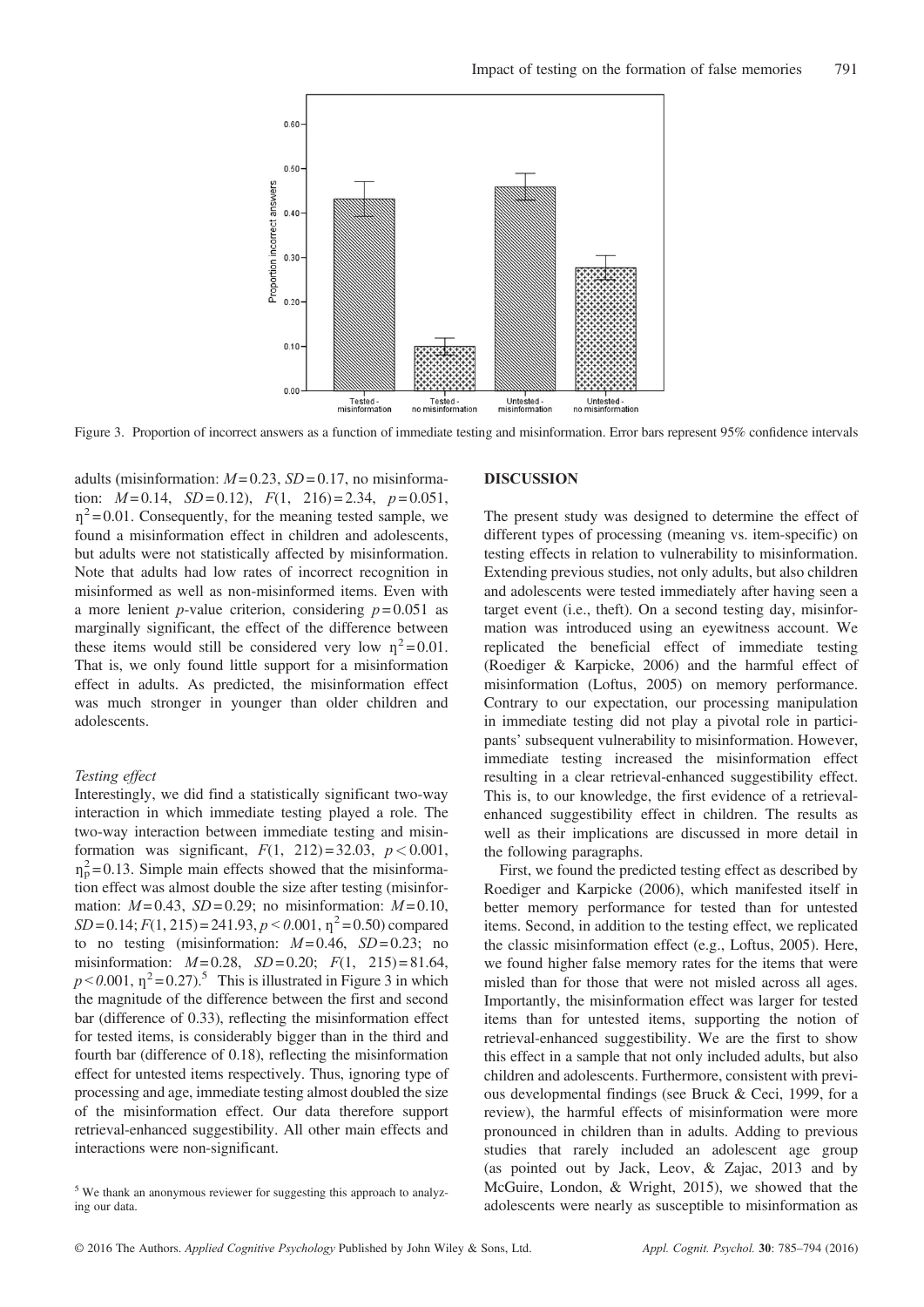the children. This suggests that adolescents' eyewitness reports should also be assessed cautiously and may not be put on the same level as statements by adults. Consequently, for adolescents as well as for children, a detailed analysis of the circumstances under which statements were obtained is important as is whether or not post-event misinformation was possibly involved.

We were most interested in the effect of different types of testing on the vulnerability to misinformation. We predicted that item-specific testing could account for the inoculation effect, while testing meaning might promote test-enhanced suggestibility. We based our assumptions on theoretical considerations and on a previous study investigating the effect of different types of testing in adults (Pansky & Tenenboim, 2011). In an attempt to determine the source of discrepancies with other studies, we conducted exploratory analyses into the level of processing during testing. Because of the age decrease in the vulnerability to misinformation (without previous testing), we expected that the effects of testing would be more pronounced in younger than older children and adults.

Our results showed that the type of processing (meaning vs. item-specific) apparently cannot account for the diverging findings regarding the impact of testing on the vulnerability to misinformation. That is, surprisingly, there were no overall differences as a function of meaning versus item-specific testing. The only exception in which type of processing had an influence was the adult group who was tested on meaning (see the result section on the misinformation effect). Adults tested in the item-specific group, and child and adolescent participants in both processing groups, showed increases in incorrect recognition after misinformation versus no misinformation irrespective of type of processing. However, adults tested in the meaning group showed no higher incorrect recognition rates after misinformation compared to no misinformation. Consequently, only for the adults tested in the meaning group were there no harmful effects of misinformation, providing some support for the inoculation effect.

Pansky and Tenenboim (2011) found that item-specific (verbatim) testing and not meaning (gist) testing yielded an inoculation effect of testing against misinformation in adults. However, we found the opposite pattern, namely, that meaning testing and not item-specific testing yielded some kind of inoculation effect inasmuch as meaning testing in the adult group prevented participants from falling prey to misinformation. This inconsistency may be because of differences in how misinformation was introduced. An inoculation effect of testing against misinformation was more frequently found when misinformation was introduced via questions (LaPaglia & Chan, 2013). Likewise, Pansky and Tenenboim used such an approach whereas we embedded the misinformation into a narrative. This approach has been found to favor test-enhanced suggestibility (LaPaglia & Chan, 2013), a pattern that was supported by our finding. Another possible reason for the inconsistencies with Pansky and Tenenboim is the diverging operationalization of the types of processing. According to Pansky and Tenenboim, item-specific (verbatim) processing, operationalized with a two-word response approach, yielded an inoculation effect whereas meaning (gist) processing, operationalized with a one-word response approach, had no beneficial influence on false memory rates. An alternative explanation for their lower false memory rates in the two-word response group is that repetitive testing of the critical item occurred, compared to single testing in the one-word response group that only received one question. Likewise, only the twoword response condition focused on item-specific information whereas the one-word response did not necessarily trigger information retrieval at a meaning level as stipulated by AAT or FTT. In the current study, we addressed these limitations by employing a follow-up question not only for the item-specific, but also the meaning group. This question stimulated participants to think about why a depicted action, for example the theft of jewelry, had been performed. If repetitive questioning about an item accounted for the inoculation effect, this effect should have been detectable in the item-specific as well as the meaning testing group. However, this pattern of results was not found in the present experiment.

The question remains as to why we found a small inoculation effect against misinformation in our adult meaning testing group. The inoculation effect is thought to occur because immediate testing strengthens the memory trace for the original event (e.g., Wang et al., 2014). This advantage preserves it from the subsequent, negative influences of misinformation. Apparently, the immediately retrieved information does not need to correspond entirely with the later requested information. Although our immediate meaning question led participants to process the underlying meaning of the details witnessed, our final memory test asked for item-specific information.

Besides the protective effect of meaning testing in adults, we found no effects of testing on the susceptibility to misinformation in other age groups. This may have been because of either no influence of type of processing or a failure in the induction of the manipulation. Even though our operationalization of meaning and item-specific processing was thought to emphasize the effect of testing on the susceptibility to misinformation and to be more forensically relevant, we did not find such an effect regardless of age. We expected immediate meaning testing compared with item-specific testing to elevate suggestibility to misinformation across all ages but, in particular, in younger children. However, no age effect was found. This does give us insight into the effect of different types of testing on subsequent vulnerability to misleading information. Whereas younger children are most prone to misinformation irrespective of type of testing, adults might somewhat benefit from meaning testing.

We tried to match our experiment as much as possible to naturally occurring circumstances during a crime (i.e., witnessing a theft), without losing control over possible extraneous factors. Naturally, because of ethical constraints and the age of our youngest participants, we were not able to show a highly upsetting video. It is known that stress, which is likely experienced during a real crime, can negatively influence memory (Deffenbacher, Bornstein, Penrod, & Kieman, 2004). However, others argue that the impact might be neutral (e.g., Krix et al., 2016; Sauerland et al., 2016) or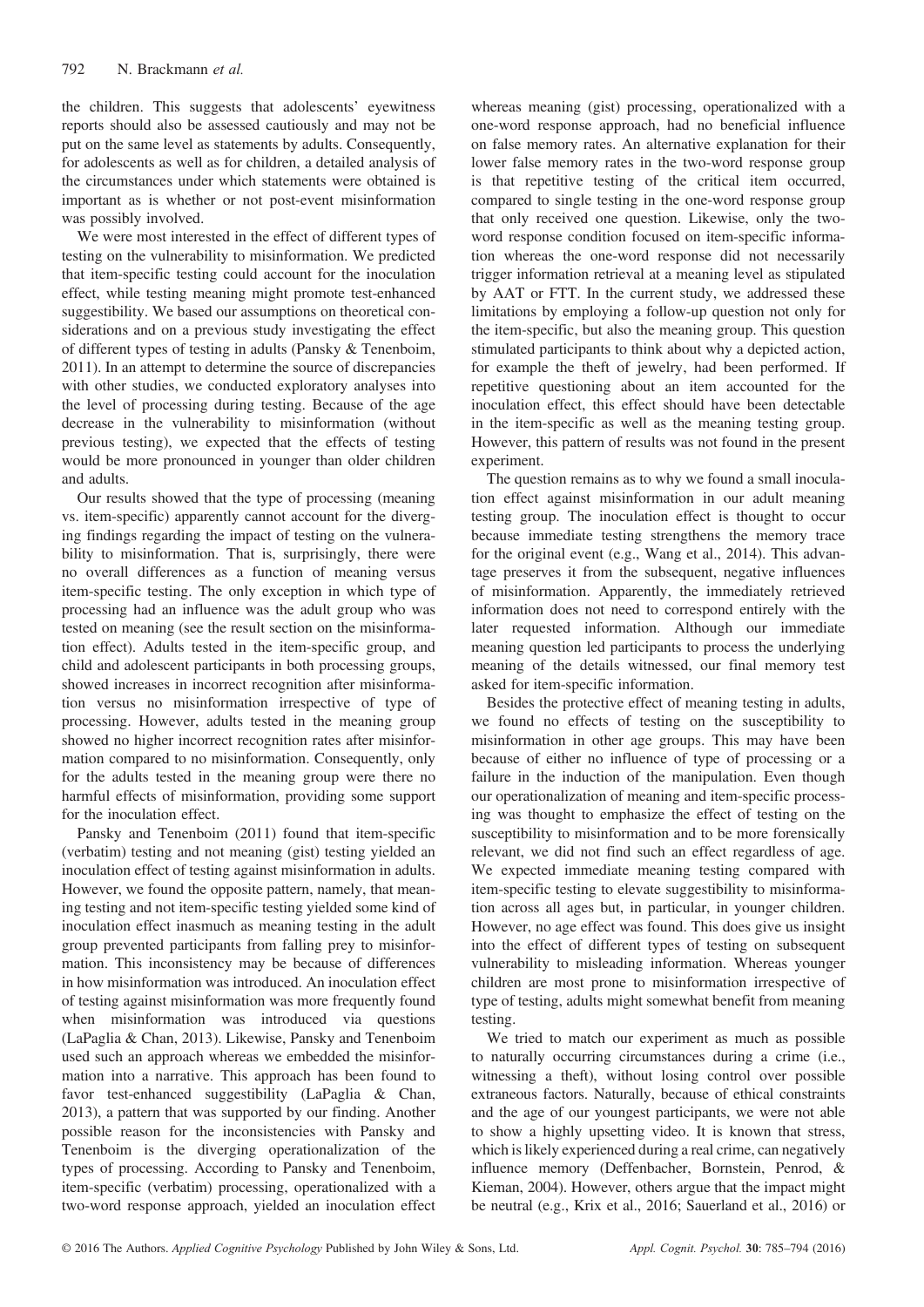even positive (e.g., Roozendaal & McGaugh, 2011). Thus, future research might also take the stress component into account when trying to disentangle the inoculating effect from test-enhanced suggestibility.

Another point to be considered is the answer format which should be as free as possible to match real-life interview techniques. The present study employed a forced-choice answer format to ensure processing on either the meaning or item-specific level. The advantage of such an answer format is that even very young children understand what is expected from them and no floor-effects emerge caused by difficulties in understanding the instructions. However, no differentiation between guessing and actually knowing can be drawn in a forced-choice answer format. It is unknown whether incorrect recognition rates were based on the formation of a false memory or on the wrong choice when no memory could be retrieved. Thus, we did not base our conclusions on absolute incorrect recognition rates but on differences in incorrect recognition rates between the conditions.

To conclude, this study sheds light on whether immediate interviewing has a beneficial or harmful effect on delayed memory performance. Although it did not provide evidence for the idea that type of processing is a crucial factor concerning inoculation versus retrieval-enhanced suggestibility, it did address questions about the nature of these opposing findings. One implication of our findings is that immediate conversations with other witnesses or bystanders, emergency personnel, or police officers at the crime scene do not necessarily impair memory consolidation processes. On the contrary, immediate testing can have beneficial effects when witnesses are not subsequently influenced by erroneous information. However, avoiding such an influence is nearly impossible. Indeed, our findings support the conclusion that testing may increase the magnitude of the misinformation effect at all ages. Therefore, it is crucial to better understand when immediate testing does (or does not) make participants vulnerable to subsequently incorporating misinformation into their memory of the witnessed (target) event.

### ACKNOWLEDGEMENTS

This paper has been supported by a fellowship from the Erasmus Mundus Joint Doctorate Programme in Legal Psychology (EMJD-LP; 2013-1438/001-001-EMII-EMJD) to Nathalie Brackmann and by a grant from the Edmund Hustinx Foundation and from the Netherlands Organization for Scientific Research (NWO 415-12-003) to Henry Otgaar. The authors acknowledge the help of Mike van Asseldonk, Dominique Nijpels, and Lisa Wilbers in data collection.

# **REFERENCES**

- Bjorklund, D. F. (1987). How age changes in knowledge base contribute to the development of children's memory: An interpretive review. Developmental Review, 7, 93–130. DOI[:10.1016/0273-2297\(87\)90007-4.](http://dx.doi.org/10.1016/j.dr.2004.08.005)
- Brainerd, C. J., & Reyna, V. F. (2004). Fuzzy-trace theory and memory development. Developmental Review, 24, 396–439. DOI:[10.1016/j.](http://dx.doi.org/10.1016/j.dr.2004.08.005) [dr.2004.08.005.](http://dx.doi.org/10.1016/j.dr.2004.08.005)
- Brainerd, C. J., Reyna, V. F., & Ceci, S. J. (2008). Developmental reversals in false memory: A review of data and theory. Psychological Bulletin, 134, 343–382. DOI:[10.1037/0033-2909.134.3.343.](http://dx.doi.org/10.1037/0033-2909.134.3.343)
- Bruck, M., & Ceci, S. J. (1999). The suggestibility of children's memory. Annual Review of Psychology, 50, 419–439. DOI[:10.1146/annurev.](http://dx.doi.org/10.1146/annurev.psych.50.1.419) [psych.50.1.419.](http://dx.doi.org/10.1146/annurev.psych.50.1.419)
- Chan, J. C. K., & Langley, M. M. (2011). Paradoxical effects of testing: Retrieval enhances both accurate recall and suggestibility in eyewitnesses. Journal of Experimental Psychology: Learning, Memory, and Cognition, 37, 248–255. DOI[:10.1037/a0021204.](http://dx.doi.org/10.1037/a0021204)
- Chan, J. C. K., & LaPaglia, J. A. (2011). The dark side of testing memory: Repeated retrieval can enhance eyewitness suggestibility. Journal of Experimental Psychology: Applied, 17, 418–432. DOI[:10.1037/a0025147.](http://dx.doi.org/10.1037/a0025147)
- Chan, J. C. K., Thomas, A. K., & Bulevich, J. B. (2009). Recalling a witnessed event increases eyewitness suggestibility: The reversed testing effect. Psychological Science, 20, 66–73. DOI[:10.1111/j.1467-](http://dx.doi.org/10.1111/j.1467-9280.2008.02245.x) [9280.2008.02245.x.](http://dx.doi.org/10.1111/j.1467-9280.2008.02245.x)
- Deffenbacher, K. A., Bornstein, B. H., Penrod, S. D., & Kiernan, E. (2004). A meta-analytic review of the effects of high stress on eyewitness memory. Law and Human Behavior, 28, 687–706. DOI:[10.1007/](http://dx.doi.org/10.1007/s10979-004-0565-x) [s10979-004-0565-x.](http://dx.doi.org/10.1007/s10979-004-0565-x)
- Gabbert, F., Hope, L., Fisher, R. P., & Jamieson, K. (2012). Protecting against misleading post-event information with a Self-Administered Interview. Applied Cognitive Psychology, 26, 568–575. DOI[:10.1002/acp.2828.](http://dx.doi.org/10.1002/acp.2828)
- Gordon, L. T., & Thomas, A. K. (2014). Testing potentiates new learning in the misinformation paradigm. Memory & Cognition, 42, 186–197. DOI[:10.3758/s13421-013-0361-2.](http://dx.doi.org/10.3758/s13421-013-0361-2)
- Hope, L., Gabbert, F., Fisher, R. P., & Jamieson, K. (2014). Protecting and enhancing eyewitness memory: The impact of an initial recall attempt on performance in an investigative interview. Applied Cognitive Psychology, 28, 304–313. DOI:[10.1002/acp.2984.](http://dx.doi.org/10.1002/acp.2984)
- Howe, M. L., Wimmer, M. C., Gagnon, N., & Plumpton, S. (2009). An associative-activation theory of children's and adults' memory illusions. Journal of Memory and Language, 60, 229–251. DOI:[10.1016/j.](http://dx.doi.org/10.1016/j.jml.2008.10.002) iml.2008.10.002.
- Hunt, R. R., & Einstein, G. O. (1981). Relational and item-specific information in memory. Journal of Verbal Learning and Verbal Behavior, 20, 497–514. DOI:[10.1016/S0022-5371\(81\)90138-9.](http://dx.doi.org/10.1016/S0022-5371(81)90138-9)
- Jack, F., Leov, J., & Zajac, R. (2013). Age-related differences in the free-recall accounts of child, adolescent, and adult witnesses. Applied Cognitive Psychology, 28, 30–38. DOI:[10.1002/acp.2951.](http://dx.doi.org/10.1002/acp.2951)
- Krix, A. C., Sauerland, M., Gabbert, F., & Hope, L. (2014). Providing eyewitnesses with initial retrieval support: What works at immediate and subsequent recall? Psychology, Crime & Law, 20, 1005–1027. DOI[:10.1080/1068316X.2014.902456.](http://dx.doi.org/10.1080/1068316X.2014.902456)
- Krix, A. C., Sauerland, M., Raymaekers, L. H. C., Memon, A., Quaedflieg, C. W. E. M., & Smeets, T. (2016). Eyewitness evidence obtained with the Self-Administered Interview© is unaffected by stress. Applied Cognitive Psychology, 30, 103–112. DOI:[10.1002/acp.3173.](http://dx.doi.org/10.1002/acp.3173)
- LaPaglia, J. A. (2013). Testing can enhance or reduce suggestibility: The importance of contextual detail during misinformation exposure. Unpublished doctoral dissertation. Iowa State University, Ames, IA.
- LaPaglia, J. A., & Chan, J. C. K. (2013). Testing increases suggestibility for narrative-based misinformation but reduces suggestibility for questionbased misinformation. Behavioral Sciences & the Law, 31, 593–606. DOI[:10.1002/bsl.2090.](http://dx.doi.org/10.1002/bsl.2090)
- LaPaglia, J. A., Wilford, M. M., Rivard, J. R., Chan, J. C. K., & Fisher, R. P. (2014). Misleading suggestions can alter later memory reports even following a cognitive interview. Applied Cognitive Psychology, 28, 1–9. DOI:[10.1002/acp.2950.](http://dx.doi.org/10.1002/acp.2950)
- Loftus, E. F. (2005). Planting misinformation in the human mind: A 30-year investigation of the malleability of memory. Learning & Memory, 12, 361–366. DOI:[10.1101/lm.94705.](http://dx.doi.org/10.1101/lm.94705)
- McGuire, K., London, K., & Wright, D. B. (2015). Developmental trends in false memory across adolescence and young adulthood: A comparison of DRM and memory conformity paradigms. Applied Cognitive Psychology, 29, 334–344. DOI:[10.1002/acp.3114.](http://dx.doi.org/10.1002/acp.3114)
- Memon, A., Meissner, C. A., & Fraser, J. (2010). The Cognitive Interview: A meta-analytic review and study space analysis of the past 25 years. Psychology, Public Policy, and Law, 16, 340–372. DOI:[10.1037/a0020518.](http://dx.doi.org/10.1037/a0020518)
- Otgaar, H., Howe, M. L., Brackmann, N., & Smeets, T. (2016). The malleability of developmental trends in neutral and negative memory